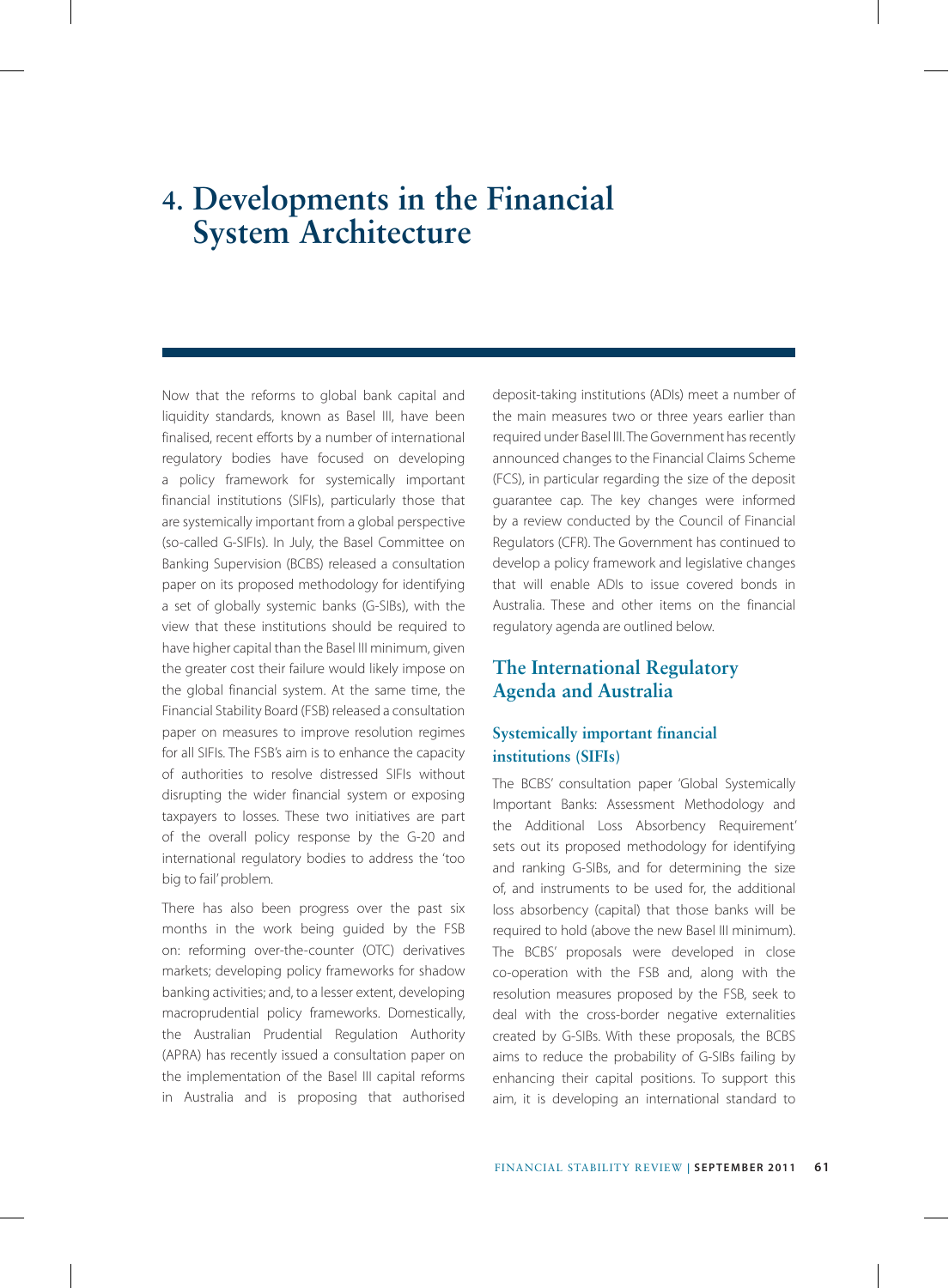ensure that this additional capital requirement is applied consistently across countries in which G-SIBs are headquartered.

The BCBS is proposing that G-SIBs be required to hold additional common equity Tier 1 capital ranging from 1 to 2.5 per cent of their riskweighted assets, depending on the degree of a bank's systemic importance. An additional 1 per cent capital surcharge (for a total of 3.5 per cent) would be applied as a disincentive to any G-SIB that became noticeably more important to the system than the currently highest-ranked G-SIB. It is planned that these higher capital requirements will be introduced in parallel with the Basel III capital conservation and counter-cyclical buffers – that is, starting on 1 January 2016 and becoming fully effective on 1 January 2019. The FSB and several other international bodies are currently undertaking an assessment of the macroeconomic impact of the additional capital requirement; preliminary results indicate that a 1 percentage point increase in capital applied to G-SIBs would dampen growth only very marginally over either a four- or eight-year implementation period.

The BCBS' proposed assessment methodology for G-SIBs is an indicator-based approach comprising five components: size, global (cross-jurisdictional) activity, interconnectedness, substitutability and complexity. To these indicators is added a supervisory judgement overlay, which uses ancillary quantitative indicators as well as qualitative information. Based on end 2009 data, applying the assessment methodology together with the supervisory judgement overlay, the BCBS identified and ranked 28 G-SIBs. This number is likely to evolve over time as banks change their behaviour in response to the incentives provided by the framework, or as new globally systemic banks are identified (for example, from emerging markets). The BCBS has committed to addressing certain data quality issues and to re-running the assessment methodology using updated data well in advance of the implementation date. Several Australian-owned banks were included

in the initial list of 73 banks from 17 BCBS member countries that were assessed using the indicator approach, and from which the 28 G-SIBs were identified. The sample of 73 banks will be reviewed periodically, while the assessment methodology itself will be reviewed every three to five years in order to capture banking sector developments and any improvements in the methods for measuring systemic risk. The Reserve Bank of Australia (RBA) and other CFR agencies will continue to contribute to the BCBS' work as it finalises these policies, taking into account the public feedback globally on its consultation paper.

As part of a workstream on reducing information gaps revealed by the global financial crisis, the FSB is also developing a draft reporting template for large global banks. It is intended that this will cover data relating to the above indicators of systemic importance, as well as data capturing measures of systemic risk. The template will be subject to a consultation process to provide additional information on the costs and benefits of alternative data collection options, as well as on the legal and confidentiality aspects of data collection and sharing. This will guide the FSB's decision on the final form and implementation of the data template. The RBA is participating in the development of this template.

In addition to banks, the G-SIFI policy framework will cover insurers. The International Association of Insurance Supervisors (IAIS) is developing a provisional methodology and set of indicators for assessing the global systemic importance of insurers, as input to the initial determination by the FSB and national authorities of G-SIFIs. The indicators are likely to be similar to those used to identify G-SIBs (such as size, global activity and interconnectedness), but also contain certain indicators specific to the insurance sector and may have a different emphasis. A progress report by the IAIS on this methodology was reviewed by the FSB in July. The IAIS has commenced work on collecting data to see how the methodology would apply in practice.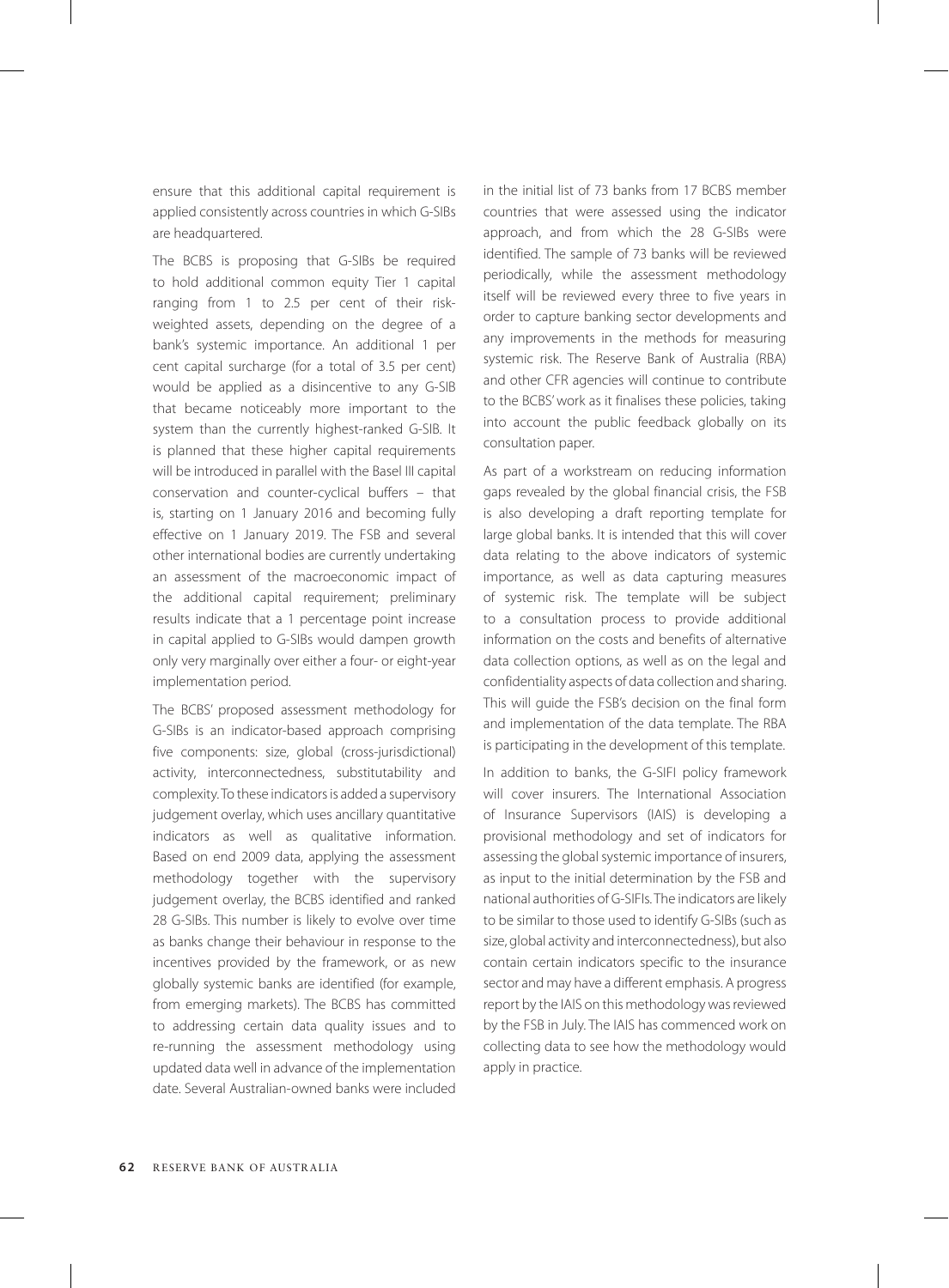A key feature of the FSB's work on SIFIs has been a distinction between institutions that are systemically important in a global context and those that are important only in a domestic context (so-called D-SIFIs). To date, the focus has been on identifying and developing policies for G-SIFIs. This priority has been appropriate given the concern that the failure of one of these institutions would likely cause significant dislocation in the global financial system and adverse economic consequences across a range of countries. Both the FSB and the G-20 have stated their intention that, once the policy framework for G-SIFIs is agreed, attention will turn to policies relevant for D-SIFIs.

The FSB's consultation paper 'Effective Resolution of Systemically Important Financial Institutions' presents a far-reaching plan to improve resolution regimes, thereby improving the capacity of authorities to resolve failing SIFIs. This is motivated by the experience during the crisis which showed that many national resolution regimes could not effectively manage the failure of a large institution in an orderly manner.

The FSB's proposed recommendations comprise four broad components:

- **•** strengthening of national resolution regimes by giving a designated resolution authority a broad range of powers and tools to resolve a financial institution that is no longer viable and including these in a new international standard;
- **•** introducing cross-border co-operation arrangements, to enable resolution authorities to act collectively to resolve specific cross-border institutions in a more orderly and less costly way;
- **•** improving resolution planning by firms and authorities based on *ex-ante* resolvability assessments that should inform the preparation of 'recovery and resolution plans'; and
- **•** removing obstacles to resolution arising from complex firm structures and business practices, fragmented information systems, intra-group transactions, reliance on service providers and the provision of global payment services.

Australia will continue to engage with international bodies in reviewing developments in these areas. In particular, the RBA, in conjunction with the other CFR agencies, will review Australia's response to emerging international views about the need for standards to be developed in these areas.

#### **Supervisory intensity and effectiveness**

The FSB is continuing to co-ordinate efforts to enhance supervisory intensity and effectiveness (SIE) across both the banking and insurance sectors. The FSB recently reviewed the progress being made by national authorities to address SIE, including their self-assessments against the Basel Core Principles for Effective Banking Supervision (BCPs) covering mandates, powers, resources and independence of supervisory agencies. The FSB also considered the changes national authorities are making to improve their supervisory methods based on a survey by the BCBS of its members.

APRA undertook the self-assessment, and concluded that the Australian legislative framework provides APRA with clear responsibility for prudential supervision of banks and banking groups and with sufficient independence, powers and flexibility to undertake this supervision in an effective manner. In relation to insurers, APRA is required to undertake a self-assessment against the IAIS Insurance Core Principles and Methodology by March 2012.

By the end of 2011 the FSB will review whether further steps should be taken to implement or complement the recommendations for enhanced supervision set out in its November 2010 report on SIE (which was discussed in the March 2011 *Review*). One of these recommendations related to improving supervisory standards to reflect the complexity of financial institutions and the system more generally. The relevant standard setters are undertaking reviews of their core principles and will address the SIE recommendations as part of that process. The BCBS intends to issue a paper for consultation on revised BCPs in December 2011; the IAIS is also expected to release its revised Insurance Core Principles later this year.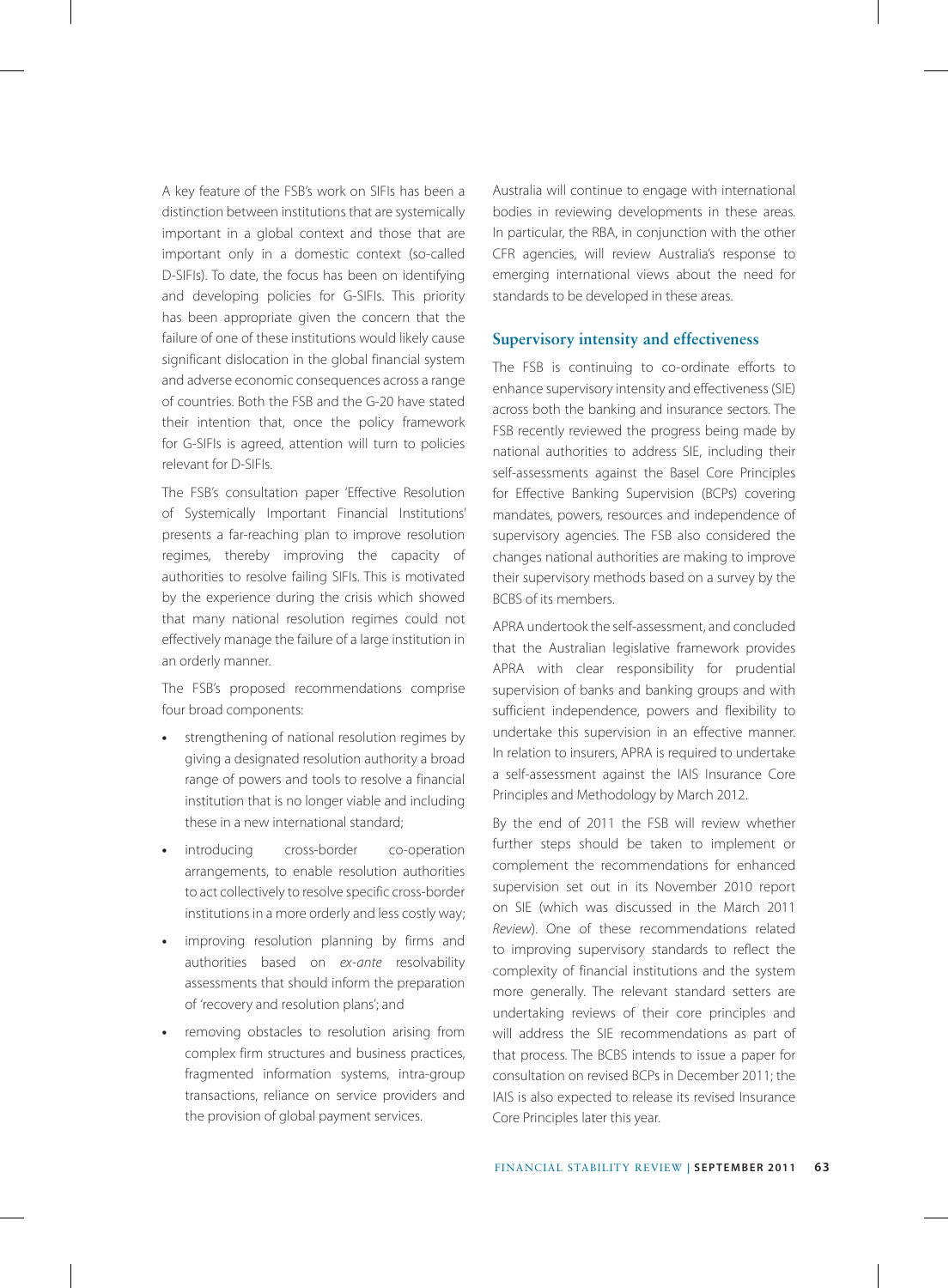# **Implementation of Basel III capital and liquidity reforms**

As discussed in recent *Reviews*, the BCBS has issued new standards relating to global bank capital and liquidity. These changes set out internationally agreed minimum requirements for higher and better-quality capital for banks and other deposittaking institutions, better risk coverage and a new (non-risk-based) leverage ratio. It also includes measures to promote the build-up of capital that can be drawn down in periods of stress. On the liquidity side, the proposals will involve major changes to banks' liquidity risk management policies, in particular introducing internationally agreed minimum quantitative requirements for a bank's short-term and long-term liquidity risk management.

The work on Basel III has now turned to the implementation of the standards, which according to the BCBS' timetable will occur progressively over an extended period starting from 2013 and will mainly involve actions by national authorities. For example, the new minimum capital requirements are not required to be fully implemented until 1 January 2015 (or until 2019 for the capital conservation buffer). Further, the new liquidity requirements, the liquidity coverage ratio and the net stable funding ratio, are not scheduled to come into effect until 1 January 2015 and 1 January 2018,

respectively. Despite this extended phase-in period, countries have commenced announcing their plans for implementing Basel III.

APRA has indicated that, as a member of the BCBS, it fully supports the Basel III framework and has recently issued a consultation paper on the implementation of the Basel III capital reforms in Australia. APRA considers that ADIs are well placed to meet the new global minimum capital requirements and will be able to do so without the need for a lengthy phase-in period. Accordingly, APRA is proposing that ADIs meet a number of the main measures two or three years earlier than required under the Basel III rules (Table 4.1). In addition, APRA is not proposing to make use of the five-year phase-in allowed for the changed treatment of deductions from common equity Tier 1 (CET1) capital: APRA is proposing to require deductions to be applied fully from 1 January 2013. APRA intends to adopt the Basel III timing in implementing the other main measures, that is: the phasing out of instruments that no longer qualify as Tier 1 and Tier 2 instruments; the introduction of the leverage ratio; and the introduction of the countercyclical capital buffer. APRA has also been working closely with the Reserve Bank on the details of the RBA's committed liquidity facility, and is preparing a consultation paper on the implementation of the Basel III liquidity reforms in Australia that is expected to be released in coming months.

| 2013<br>per cent of risk-weighted assets |             | 2016<br>per cent of risk-weighted assets |      |
|------------------------------------------|-------------|------------------------------------------|------|
| <b>Basel III</b>                         | <b>APRA</b> | Basel III                                | APRA |
| $35^{(a)}$                               | 4.5         | 4.5                                      | 4.5  |
|                                          |             | $0.625^{(b)}$                            | 2.5  |
| $45^{(a)}$                               | 6.0         | 6.0                                      | 6.0  |
| 8.0                                      | 8.0         | $8625^{(b)}$                             | 10.5 |
|                                          |             |                                          |      |

**Table 4.1: Transition to Basel III Capital Requirements in Australia**

(a) Fully phased in on 1 January 2015 (b) Fully phased in on 1 January 2019 Source: APRA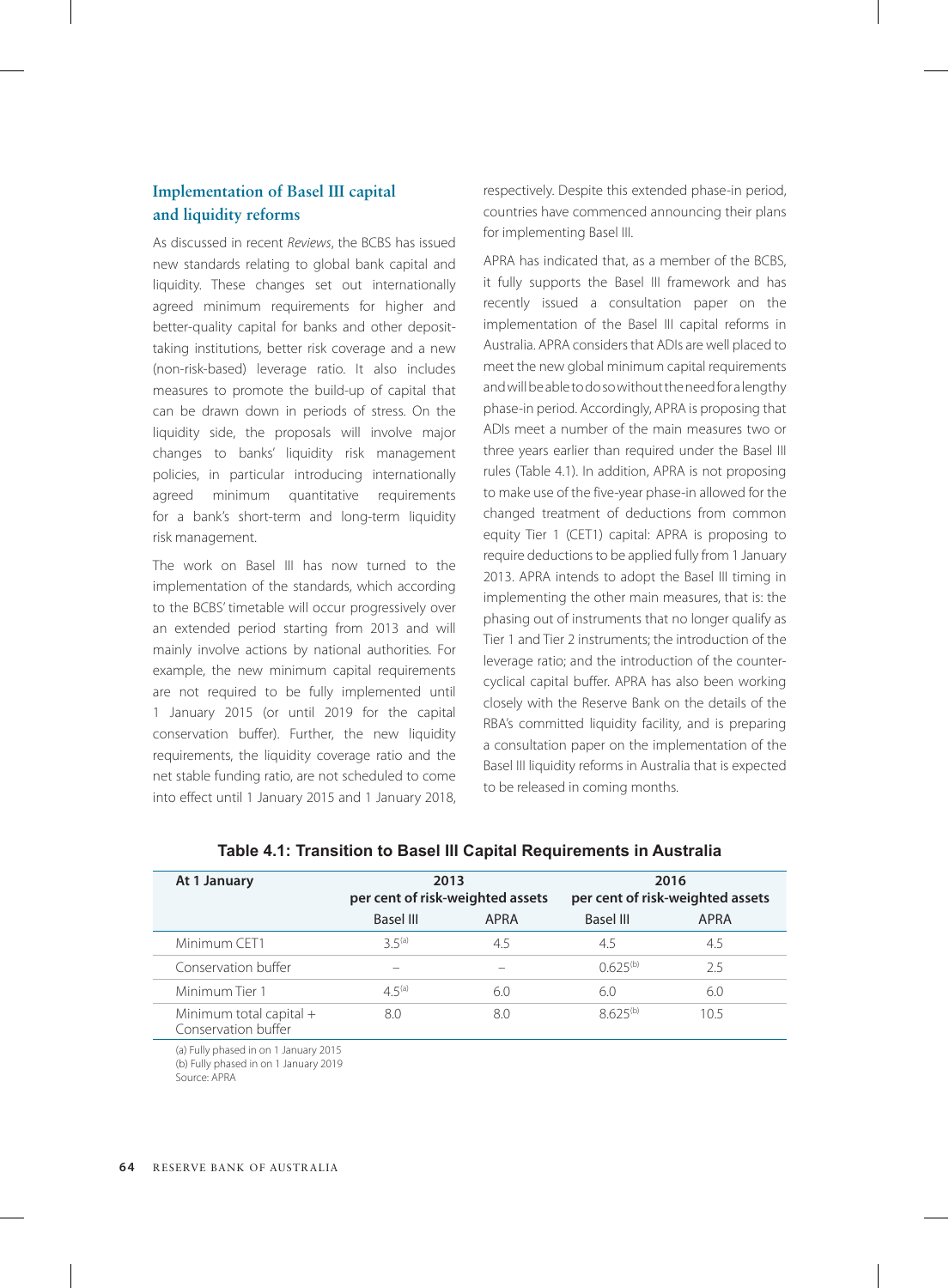Some other countries have also committed to a more rapid implementation timetable and/or stricter requirements than those set by the BCBS. For example, the Monetary Authority of Singapore (MAS) recently announced a two-step process to increase the capital requirements for its locally incorporated banks. First, it will require them to meet the new Basel III minimum requirements two years ahead of the BCBS timeline: that is, they must hold common equity of 4.5 per cent of riskweighted assets and Tier 1 capital of 6 per cent from 1 January 2013. Second, even higher requirements will apply from 1 January 2014, with the ratios ultimately increasing to 6.5 per cent and 8 per cent, respectively, by 1 January 2015. The MAS considered that the capital requirements for locally incorporated banks needed to be set higher than the Basel III minimum requirements because each of the locally incorporated banks is systemically important in Singapore and has a substantial retail presence. The China Banking Regulatory Commission has also announced that Chinese banks will be required to meet the new Basel III minimum capital requirements ahead of schedule and that systemically important banks in China will be subject to an additional capital charge of 1 per cent of risk-weighted assets, taking the minimum total capital ratio (including the conservation buffer) for these banks to 11.5 per cent.

The recent recommendations of the UK Independent Commission on Banking (ICB) also go further than the Basel III minimum requirements for UK retail banks. The ICB proposed the ring-fencing of UK retail banking operations within independent subsidiaries. For the large ring-fenced banks, defined as those banks that have a risk-weighted assets-to-GDP ratio of at least 3 per cent, the ICB proposed that by 2019 they should hold common equity of 10 per cent of risk-weighted assets and have primary lossabsorbing capacity (made up of capital and bail-in instruments) of at least 17 per cent. For the ringfenced banks with a risk-weighted assets-to-GDP ratio of 1 to 3 per cent, it is proposed that they hold common equity of 7 to 10 per cent of risk-weighted assets and have primary loss-absorbing capacity of between 10.5 and 17 per cent.

The European Union announced proposals to implement Basel III through its fourth capital requirements directive, largely following the BCBS proposals in terms of the minimum capital ratios and implementation timetable. However, the EU proposals as published include a 'maximum harmonisation' rule, that is, a common Pillar 1 minimum requirement across members, to help ensure a level playing field and to discourage the practice of regulatory arbitrage whereby banks could relocate to those jurisdictions with the lightest regulatory burdens. There are exceptions to this rule, such as Pillar 2 capital add-ons, which may provide national regulators with additional flexibility if desired.

## **Shadow banking**

The FSB is continuing its work to strengthen the oversight and regulation of the shadow banking system. This refers to non-bank financial institutions (such as securities firms and hedge funds) that engage in bank-like activities and hence are in the credit intermediation chain, but which are not subject to the same prudential regulation as banks. The FSB has focused its work in two areas: clarifying the scope of the shadow banking system and setting out potential approaches for monitoring it; and developing policy recommendations to address the systemic risk and regulatory arbitrage concerns posed by the shadow banking system. Monitoring and data-gathering will be aimed broadly at covering all activities and entities within which shadow banking-related risks might arise. In contrast, policy action would be focused more narrowly on the subset of non-bank credit intermediation that could pose systemic risks, and in particular focusing on key risks, namely maturity/liquidity transformation, flawed credit risk transfer and leverage. The Reserve Bank is represented on an FSB task force dealing with these shadow banking issues. As part of this work, the RBA provided information and data on Australia's shadow banking system, which is relatively small.<sup>1</sup> The FSB recently conducted a further data and

<sup>1</sup> For more information, see RBA (2010), 'Box B: The Shadow Banking System in Australia', *Financial Stability Review*, September, pp 36–38.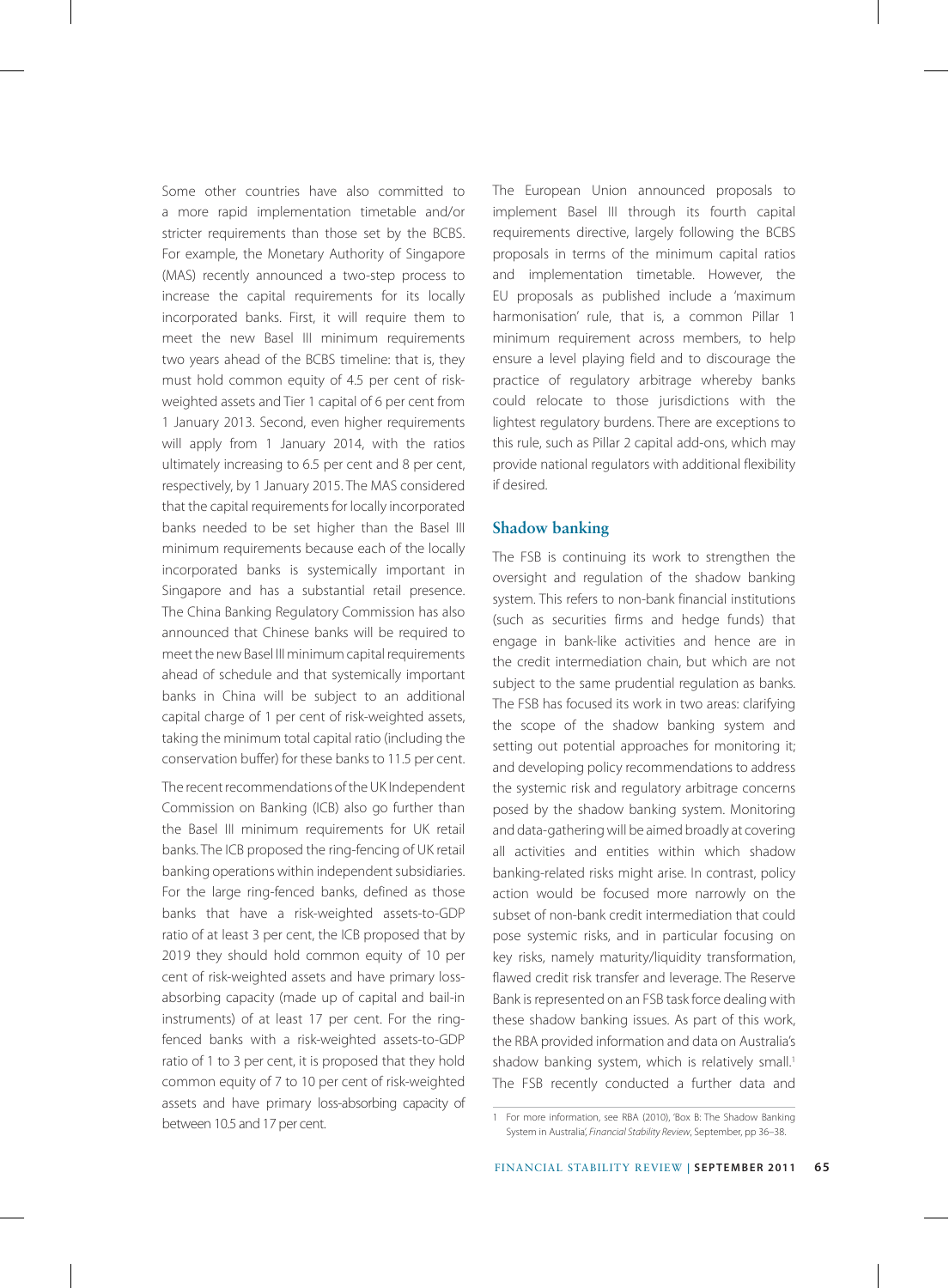information-sharing exercise as a step toward evaluating and adjusting its proposed frameworks. This could lay the basis for data collection and assessment by the FSB of global trends and risks in shadow banking from 2012 onwards. In international discussions on these issues, the RBA has been keen to ensure that the regulatory response to shadow banking systems is proportionate to the risks they pose, and that these will vary across countries, including in accordance with the size of each country's shadow banking system. The FSB will elaborate on its high-level recommendations regarding shadow banking in a report for the G-20 in October.

In future work, the FSB is planning to assess the case for additional regulatory action in four areas: banks' interaction with shadow banking entities; money market funds and other shadow banking entities (such as finance companies and conduits); securitisation; and securities lending and repos. The FSB has decided to set up dedicated workstreams to focus on each of these areas, with the work either being undertaken by the relevant international standard-setting bodies or under FSB guidance. The workstreams will report their progress as well as proposed policy recommendations to the FSB by July 2012 (or end 2012 for securities lending/repos).

## **OTC derivatives markets**

The FSB, along with relevant standard-setting bodies, is continuing to oversee work on reforming OTC derivatives markets. Much of the current work in this area is the responsibility of national authorities. The FSB's role has been to help ensure previously agreed G-20 commitments are implemented in an internationally consistent and non-discriminatory manner, in order to meet key deadlines. Recent discussions at the FSB have noted that, although implementation is still in its early stages, many jurisdictions may not meet the key deadlines without substantial steps being undertaken. The FSB is continuing to monitor developments through its OTC Derivatives Working Group as implementation progresses, and will identify any further emerging

inconsistencies that would need to be addressed by authorities.

One of the G-20 commitments is that all standardised OTC derivative contracts should be traded on exchanges or electronic trading platforms, where appropriate, and cleared through central counterparties (CCPs) by end 2012. In order to accelerate domestic progress on the commitment to central clearing, the Reserve Bank, on behalf of the CFR, recently issued a discussion paper 'Central Clearing of OTC Derivatives in Australia'. The paper discussed the evolving global landscape for OTC derivatives and central clearing, the Australian market for OTC derivatives and several issues that need to be considered if central clearing in the domestic market is to be established. This work is required, in part, because of the substantial reforms in this area underway in many offshore jurisdictions which will change the international environment for central clearing and will give important impetus to the use of central clearing services by Australian banks. A key question is whether Australian dollardenominated interest rate derivatives should be centrally cleared through an Australian-domiciled CCP. The consultation represents an important step in developing an appropriate Australian regulatory framework. Another impetus to Australian banks using central clearing will come from the implementation of Basel III, which includes higher capital requirements for non-centrally cleared derivatives contracts compared with those cleared centrally.

#### **Macroprudential policy frameworks**

The Bank for International Settlements (BIS), FSB and International Monetary Fund (IMF), have continued their joint work identifying best practices for macroprudential policy frameworks. The three bodies are expected to submit a joint progress report to the November 2011 G-20 Summit, outlining advances in the state of knowledge and covering national and international progress in developing these frameworks. This work is at a preliminary stage compared with most of the other regulatory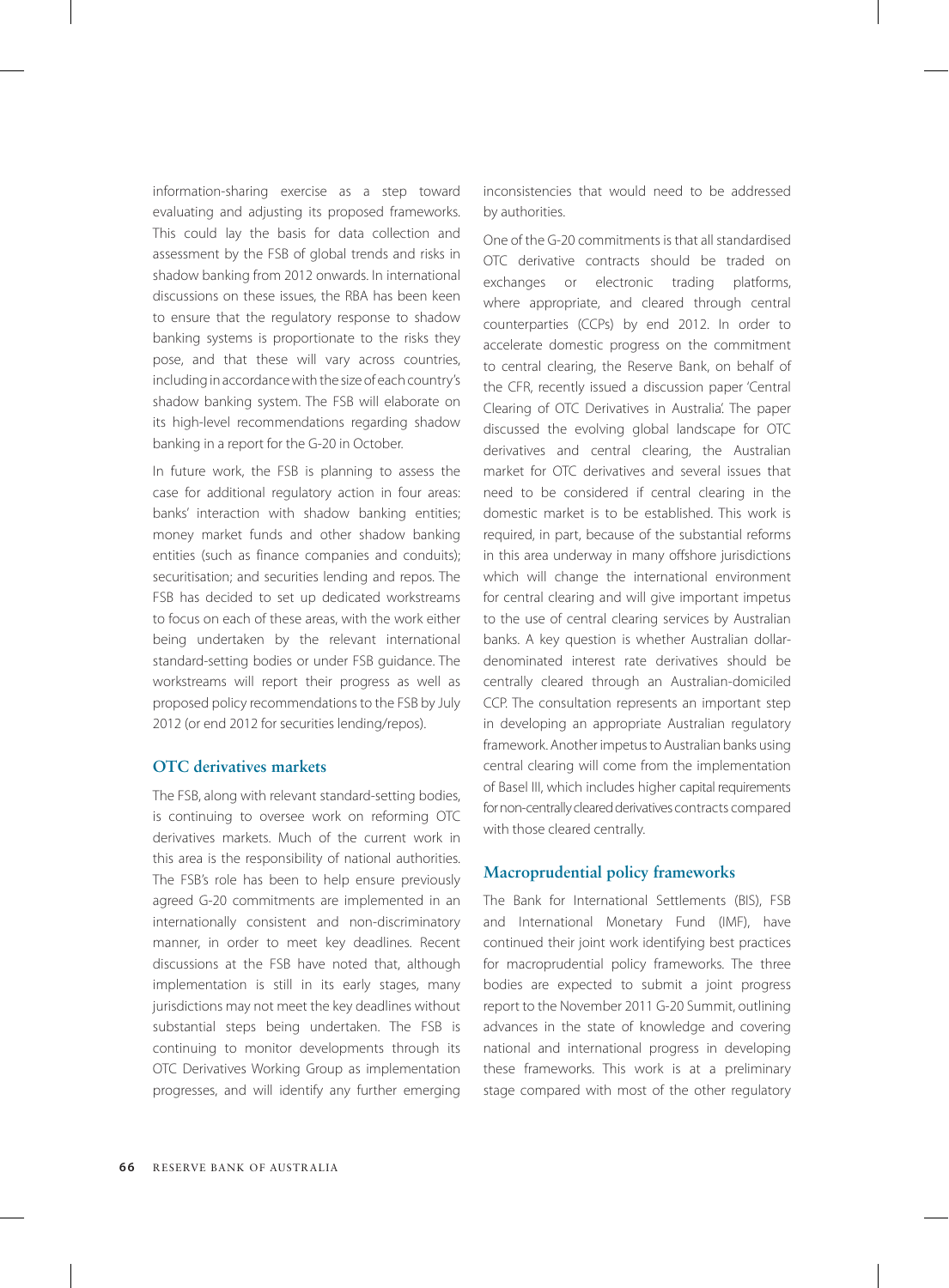initiatives. As such, much of it is focused on exchanging experiences in order to advance the policy debate.

The BIS, FSB and IMF have facilitated these discussions, including between national authorities, over the past year. The Reserve Bank has contributed to these discussions and in doing so several points have been emphasised, drawing mostly on the Australian experience.

- **•** Macroprudential policy can be regarded as a subset of financial stability policy. If the financial stability framework is effective and there is strong inter-agency co-operation and co-ordination, separate governance arrangements for macroprudential policy are not necessary.
- **•** Some of the advocacy of separate macroprudential policy is based on a lack of recognition as to how prudential supervisors do their work. Many are not solely microprudential in outlook, focusing only on individual institutions' adherence to regulations; they can and do take account of system-wide, or macroprudential, considerations.
- **•** Ideally, both microprudential and macroprudential policies and responsibilities should be integrated. More generally, most macroprudential tools being discussed are essentially normal prudential tools used for macroprudential purposes, which also means a clear distinction between macro- and microprudential policy is impractical.
- **•** Tools that have been adopted in emerging markets, and which are now being characterised as macroprudential, might not be effective in countries with more advanced and flexible financial systems.

Some jurisdictions have recently established new bodies to oversee financial stability issues and in particular macroprudential policies. This has typically been in countries where weaknesses in existing co-ordination arrangements became evident during the global financial crisis. Other countries, such as Australia, already have strong regulatory co-operation and financial stability oversight arrangements; in Australia's case this is through the CFR and the relevant mandates of the four CFR agencies.

#### **FSB peer review process**

The FSB is nearing completion of a country peer review of Australia, which has been underway this year. The review is part of an FSB program that examines all of its members' financial sectors, especially their progress in meeting IMF Financial Sector Assessment Program (FSAP) recommendations. The review of Australia focused on Australia's follow-up to relevant recommendations from the 2006 FSAP and features of the financial landscape that supported Australia's relatively strong performance during the recent crisis. Along with other CFR agencies, the Reserve Bank contributed material to inform the review, the report of which is expected to be published by the FSB shortly.

In separate FSB peer reviews, the Reserve Bank was represented on an expert team reviewing mortgage lending practices and is also part of a follow-up group developing an international principles-based framework for sound mortgage lending practices. The Australian Treasury is participating in a followup thematic cross-country review of financial sector compensation practices to assess country progress since a 2010 review. A thematic cross-country review of deposit insurance systems is also underway.

## **FSB regional consultative groups**

As part of its outreach program, the FSB recently established regional consultative groups bringing together financial sector authorities from FSB member and over 60 non-member jurisdictions to exchange views on vulnerabilities affecting regional and global financial systems and on current and potential initiatives to promote financial stability, and the implementation of these initiatives. Six groups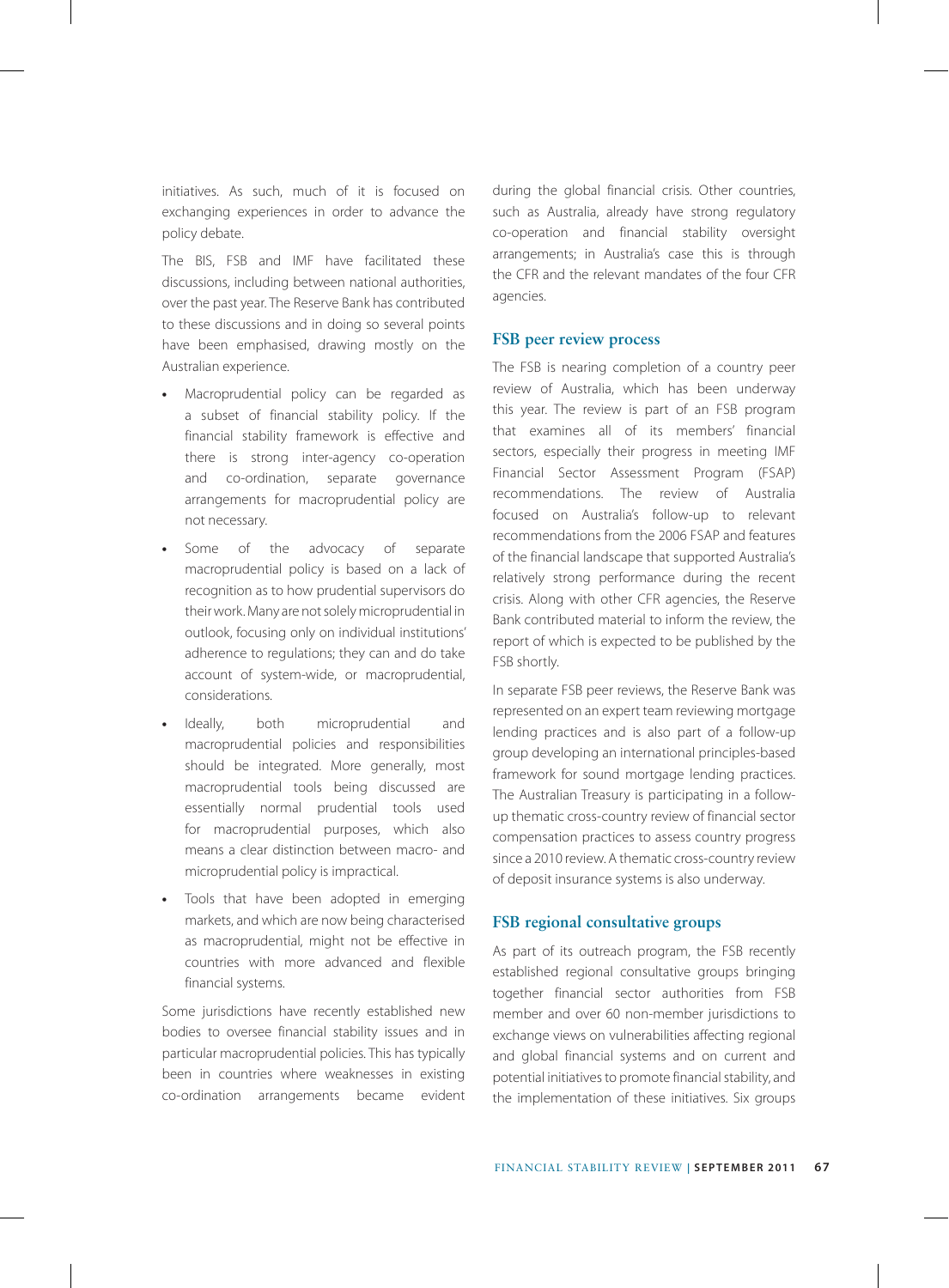have been established covering the Americas, Asia, the Commonwealth of Independent States, Europe, the Middle East and North Africa, and Sub-Saharan Africa. The FSB recently finalised the operational framework for the six groups and their first meetings will take place later in 2011. Australia is included in the Asian grouping and the RBA, along with the Australian Treasury, will participate in these meetings as required.

# **Domestic Regulatory Developments**

## **Financial Claims Scheme**

The CFR continues to review Australia's financial crisis management arrangements to ensure they take account of international experiences and developments. One aspect of this work over the past year has been reviewing issues related to the FCS. The FCS protects depositors by providing them with certainty that they will recover their protected deposits in the event that an ADI becomes insolvent. It also provides depositors with quick access to the deposit funds covered by the Scheme. The FCS was introduced in October 2008 at the height of the global financial crisis, so some of its features were set to address the particular concerns over global financial stability at that time. When it was introduced, the Government committed to reviewing a number of the Scheme's settings by October 2011. In order to support this review, the CFR undertook an assessment of whether the current structure of the FCS is suitable for the post-crisis environment. Its advice informed the Government's revised arrangements, which were subject to a public consultation process prior to their finalisation in September. The main feature of the revised arrangements for the FCS is a reduction in the level of the cap to \$250 000 per person per ADI from 1 February 2012. The Government also intends to make legislative changes to the existing framework to improve the effectiveness of the FCS, including: removing coverage of foreign branches of Australian-incorporated ADIs; enabling an additional payment option which allows APRA to

transfer deposits to a new institution; establishing a 'look-through' mechanism for pooled trust accounts; and enabling the Treasurer to activate the Scheme earlier than the point of winding up.

# **Financial market infrastructure**

In April, the CFR was asked by the Government to examine a number of issues relating to financial market infrastructure regulation. In particular, the Government asked the CFR for advice on measures which could be introduced to ensure Australia's regulatory system for such infrastructure continues to protect the interests of Australian issuers, investors and market participants, including under a scenario where key infrastructure such as an exchange or CCP is part of a foreign-domiciled group. The issues to be addressed include the adequacy of oversight, powers of direction, and crisis management arrangements for market operators and clearing and settlement facilities. It is anticipated that a consultation paper seeking stakeholder views on these issues will be released later this year.

Following the finalisation by the Australian Securities and Investments Commission (ASIC) of the regulatory framework for competition between markets trading equities, Chi-X Australia (Chi-X) was granted a market licence by the Minister for Financial Services and Superannuation in May 2011. Chi-X plans to offer an alternative platform for trading in ASX-listed equities and, on launch, its trades will be cleared and settled by the ASX facilities.

A new derivatives exchange, the Financial and Energy Exchange (FEX), has also applied for a market licence. FEX plans to offer trading in commodity, energy and environmental derivatives, and has contracted LCH.Clearnet Limited (LCH) to provide clearing and settlement. LCH is a London-based CCP that clears equities and derivatives for a number of exchangetraded and OTC markets overseas. It is regulated and supervised by the UK's Financial Services Authority. In order to clear for FEX, LCH has applied for an Australian clearing and settlement facility licence.